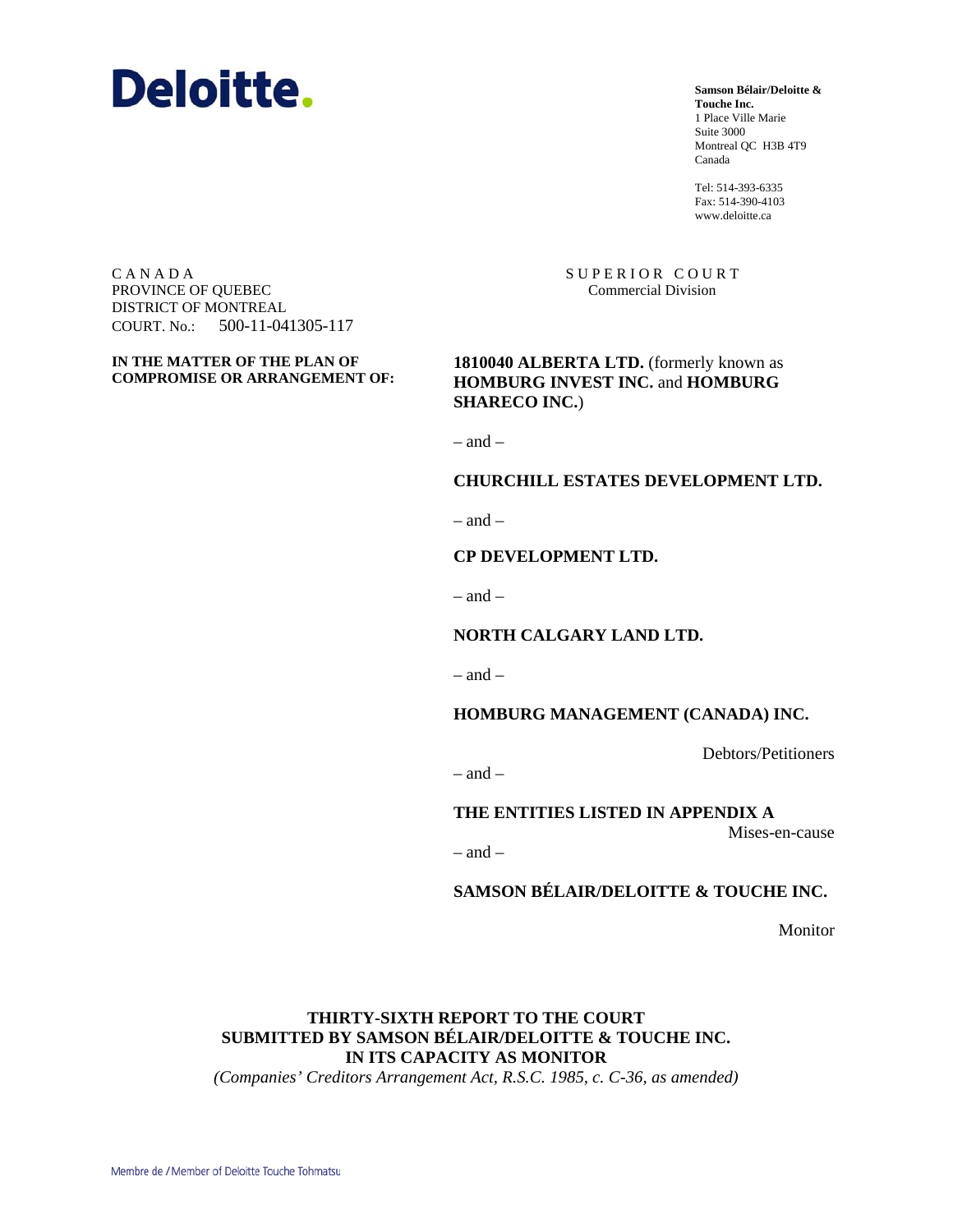# **INTRODUCTION**

- 1. On September 9, 2011, 1810040 Alberta Ltd. formerly known as Homburg Invest Inc. ("**HII**") and Homburg Shareco Inc. ("**Shareco**") – and certain related entities (collectively, the "**Debtors**") filed and obtained protection from their respective creditors under the *Companies' Creditors Arrangement Act* (the "**CCAA**") pursuant to an Order rendered by the Superior Court of Quebec (as amended and extended from time to time, the "**Initial Order**").
- 2. Pursuant to the Initial Order, the Stay extends to the limited partnerships listed in Appendix A hereto (collectively, the "**Applicant Partnerships**" and, together with the Debtors, the "**HII Parties**"), including Homco Realty Fund (88) Limited Partnership ("**Homco 88**").
- 3. Samson Bélair/Deloitte & Touche Inc. was appointed as monitor (the "**Monitor**") under the CCAA.
- 4. Pursuant to the Initial Order, an initial stay of proceedings (the "**Stay**") was granted until October 7, 2011 in favor of the HII Parties, which Stay has been extended from time to time by order of the Court. On May 5, 2014, the Court last extended the Stay up until August 29, 2014 (the "**Stay Period**").
- 5. Since the Initial Order, the Monitor has filed reports with the Court and served same to the Service List from time to time. The Monitor filed thirty-five such Monitor's reports (as well as some supplemental reports) prior to this thirty-six report of the Monitor (the "Thirty-Sixth Report"). Copies of all of the Monitor's reports are available on the Monitor's website at www.deloitte.com/ca/homburg-invest. The Monitor has also established a toll free number that is referenced on the Monitor's website so that parties may contact the Monitor if they have questions with respect to the HII Parties' restructuring under the CCAA.

## 6. **PURPOSE OF THE THIRTY-SIXTH REPORT**

- 7. This Thirty-Sixth Report is filed in the context of the *Amended Motion for the Issuance of (A) an Order Authorizing the Distribution of the Net Proceeds of the Sale of Assets of Homco 88 (Kai Towers) and (B) an Order Authorizing the Interim Distribution of Such Proceeds* filed by Stichting Homburg Bonds and 1028167 Alberta Ltd. on or about March 12, 2014 (the "**Bond 7 Motion**") and the *Contestation of the Amended Motion for the Issuance of an Order Authorizing the Distribution of the Net Proceeds of the Sale of Assets of Homco 88 (Kai Towers)* filed by certain lien claimants, namely Kai Construction Group and Lafarge Canada Inc., on or about May 16, 2014 (the "**Lien Claimants' Contestation**" and, together with the Bond Motion, the "**Kai Proceedings**"). The Kai Proceedings pertain to the distribution of proceeds currently held in trust by the Monitor after the sale of the Kai Property by Homco 88 following the authorization of this Court.
- 8. This Thirty-Sixth Report is intended to provide a general background and highlight certain observations of the Monitor in light of the factual elements raised in the Kai Proceedings.

## **TERMS OF REFERENCE**

9. In preparing this Thirty-Sixth Report, the Monitor has relied upon unaudited financial information, the HII Parties' records, the amended motion for an Initial Order dated September 9, 2011, and all subsequent motions filed with the Court and exhibits in support of same, its discussions with management of the HII Parties and the HII Parties' and the Monitor's legal advisors. While the Monitor has analyzed the information, some in draft form, submitted in the limited time available, the Monitor has not performed an audit or otherwise verified such information.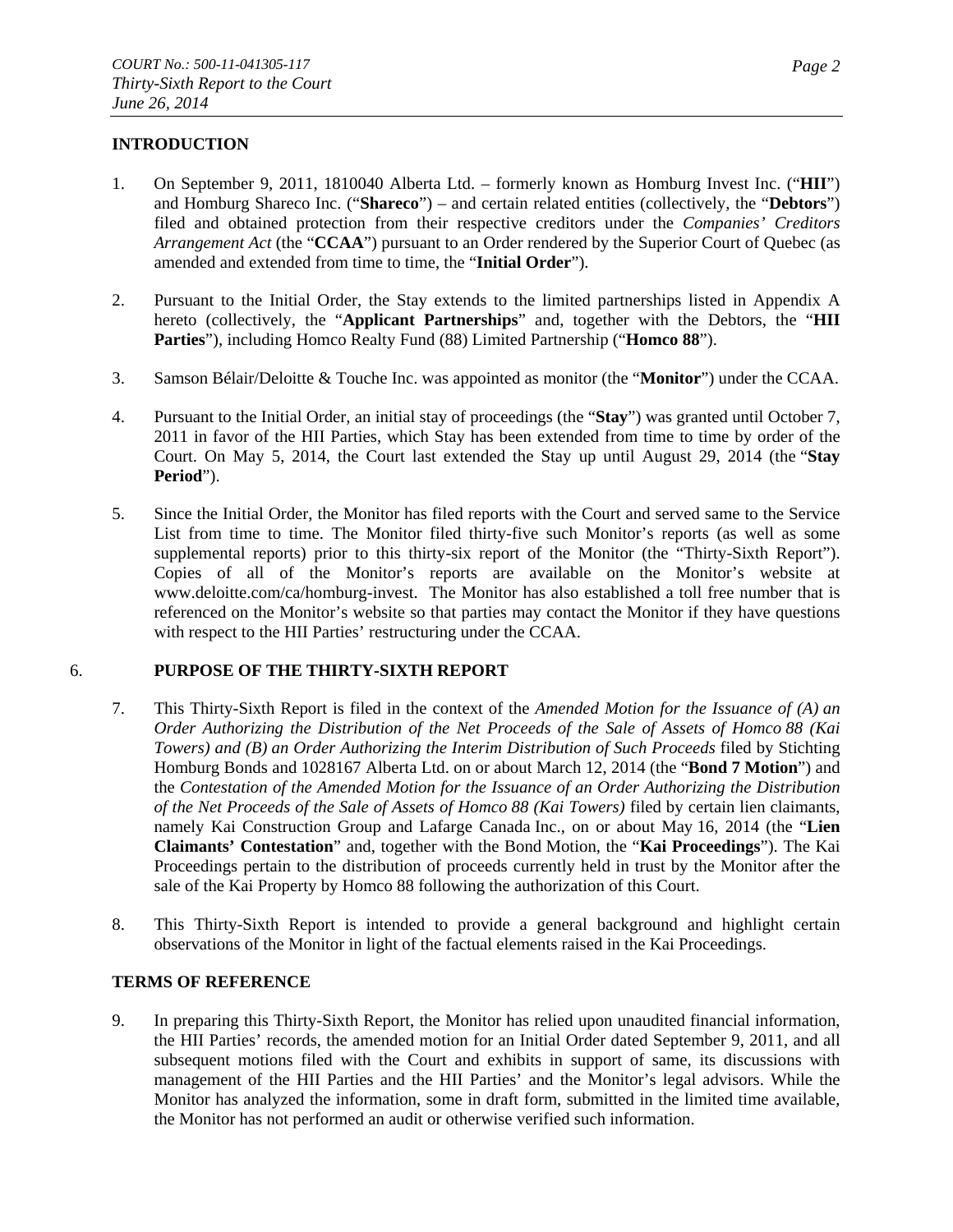10. Unless otherwise stated, all monetary amounts contained herein are expressed in Canadian dollars. Capitalized terms not otherwise defined in this Thirty-Sixth Report are as defined in the previous reports of the Monitor or in the HII/Shareco Plan.

# **FACTUAL BACKGROUND TO THE KAI PROCEEDINGS**

#### *July 2005: Issuance of Series 7 Bonds and Corresponding Initial Guarantees and Security*

- 11. Bonds were issued in series by Shareco (as it then existed, prior to its amalgamation with HII in order to form 1810040 Alberta Ltd., as part of the Plan Transactions) pursuant to a Trust Indenture (the "**Principal Indenture**"), dated December 15, 2002, between Shareco and Stichting Homburg Mortgage Bonds (now Stichting Homburg Bonds) (the "**Trustee**"). The Principal Indenture provides that Shareco may issue bonds in one or more series upon such terms and conditions as may from time to time be set out in one or more supplemental indentures.
- 12. A Fifth Supplemental Indenture, dated as of July 1, 2005, between Shareco and the Trustee (the "**Fifth Supplemental Indenture**"), provides for the issuance by Shareco of Series 7 Bonds in the principal amount of  $\text{\textsterling}31,230,000$  with interest accruing thereon at the rate of 7.25% per annum with a stated maturity date of June 30, 2012.
- 13. The Fifth Supplemental Indenture provides that amounts owing in connection with the Series 7 Bonds shall be secured by the following collateral security to be held by the Trustee for the benefit of the Bondholders:
	- (a) a guarantee by HII (as it then existed, prior to its amalgamation with Shareco in order to form 1810040 Alberta Ltd., as part of the Plan Transactions);
	- (b) a guarantee by Homco Realty Fund (62) Limited Partnership ("**Homco 62**") and Homco Realty Fund (67) Limited Partnership ("**Homco 67**") in favour of the Trustee secured by a mortgage on an immovable located in Alberta known as the "Costello/Centurion Towers" (the "**Costello Mortgage**"); and
	- (c) an assignment by Shareco of the pledge Shareco received from HII consisting of all of HII's Limited Partnership units in Homco 62 and Homco 67 (the "**Homburg Mortgage Bond 7 Collateral**").

## *Proceeds from the Issuance of the Series 7 Bonds*

- 14. As part of the forensic review conducted in the course of the CCAA proceedings, at the request of the Trustee as mentioned in previous Monitor's Reports, a review of the use of the proceeds from the issuance of the various series of Bonds was undertaken by the Monitor and Deloitte's forensic team.
- 15. Such review revealed that the proceeds from the issuance of the Series 6 Bonds (secured *inter alia*  by a guarantee from Homco 61) and Series 7 Bonds were received during the same period and in the same bank account. The analysis of the use of said proceeds had to be done concurrently as it was not possible to segregate the funds received from the issuance of the Series 6 and the Series 7 Bonds.
- 16. As shown in the table below, the HII Group raised  $\epsilon$ 32.2 million from each of the Series 6 and Series 7 Bonds' issuance.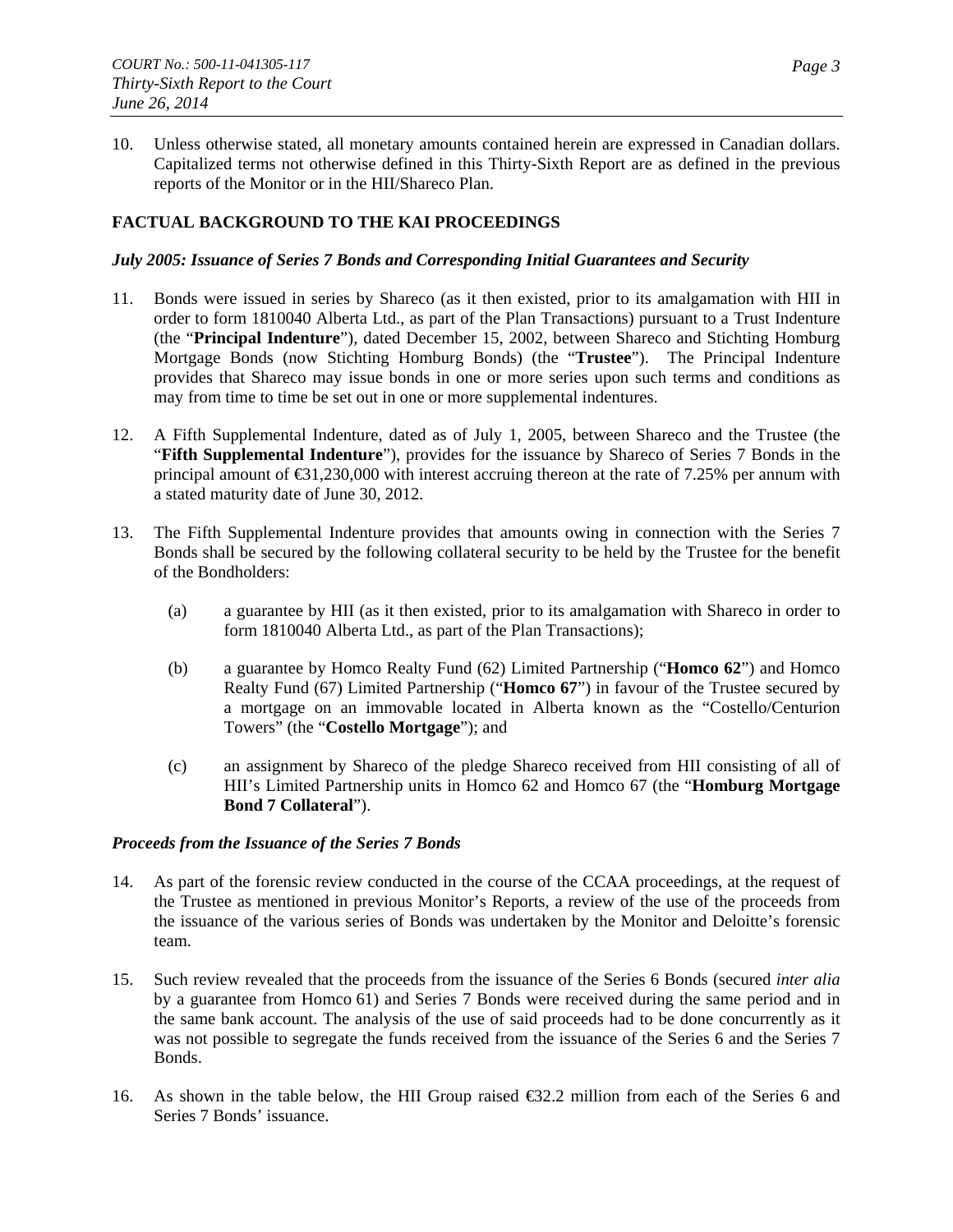|                 | <b>Bond Series Period of Receipt</b> | <b>Euros Received</b><br>(in millions) | 3% Issue<br><b>Fees</b> | <b>Face Value</b><br>(Euro in millions) |
|-----------------|--------------------------------------|----------------------------------------|-------------------------|-----------------------------------------|
| HB <sub>6</sub> | September 2005 to December 2005      | 32.2                                   | 0.9                     | 31.3                                    |
| HB7             | September 2005 to December 2005      | 32.2                                   | 0.9                     | 31.3                                    |
| <b>Total</b>    |                                      | 64.4                                   | 1.8                     | 62.6                                    |

- 17. The proceeds from the issuance of the Series 6 and Series 7 Bonds were received in four (4) separate tranches in the Homburg Shareco Euro bank account, totaling approximately  $664.4$ million, as follows:
	- o On September 20, 2005 €30.5 million
	- o On September 23, 2005  $\text{\textsterling}0.8$  million
	- o On November 1, 2005  $\text{\textsterling}1.8$  million
	- o On December 1, 2005 €183,271
- 18. The proceeds from the issuance of the Series 6 and Series 7 Bonds were used for various investments and expenses of the HII Group, including an amount of \$13.55M paid to the HII Group's counsel in trust for the acquisition of the Kai Property on or about October 19, 2005. A review of the documents registered at the Land Titles Office indicated that the Kai Property was originally acquired on November 1<sup>st</sup>, 2005, by Homburg Kai Development Ltd., then an entity affiliated to HII, for a price of \$13.98M, and was transferred from Homburg Kai Development Ltd. to Homco 88 as of January  $1<sup>st</sup>$ , 2007 (although the registration is dated from November 2007), for a price of \$18.66M.

#### *January 2008: Replacement of Security Granted by Homco 62 and Homco 67*

- 19. At the beginning of 2008, the Costello Mortgage was discharged following the sale of the lands secured thereby. The Fifth Supplemental Indenture was amended pursuant to a Special Supplemental Indenture dated January 15, 2008 (the "**Special Supplemental Indenture**") entered into between Shareco and the Trustee. The Special Supplemental Indenture provides that as an alternative to the Costello Mortgage and the security interest in the Homco 62 Units and the Homco 67 Units, the Trustee would accept:
	- (a) a guarantee executed by Homco 88 secured by a real property mortgage registered against title to the Kai Property;
	- (b) a pledge of the limited partnership units owned by HII in Homco 88; and
	- (c) a pledge of a promissory note issued by Homco 88 in favour of HII.
- 20. The Special Supplemental Indenture contains the following recitals:

*AND WHEREAS Homco 62/67 have entered into an agreement to sell the Costello/Centurion Towers and will repay indebtedness owing by Homco 62/67 to HII pursuant to two promissory notes […] in favour of each of Homco 62/67 dated July 4, 2005 and each in the principal amounts of Euros 15,278,820 representing proceeds of the Series 7 Bonds advanced by the Trustee to the Shareco and loaned by Shareco to HII pursuant to a promissory note dated July 4, 2005 in the principal amount of Euros 31,230,000;*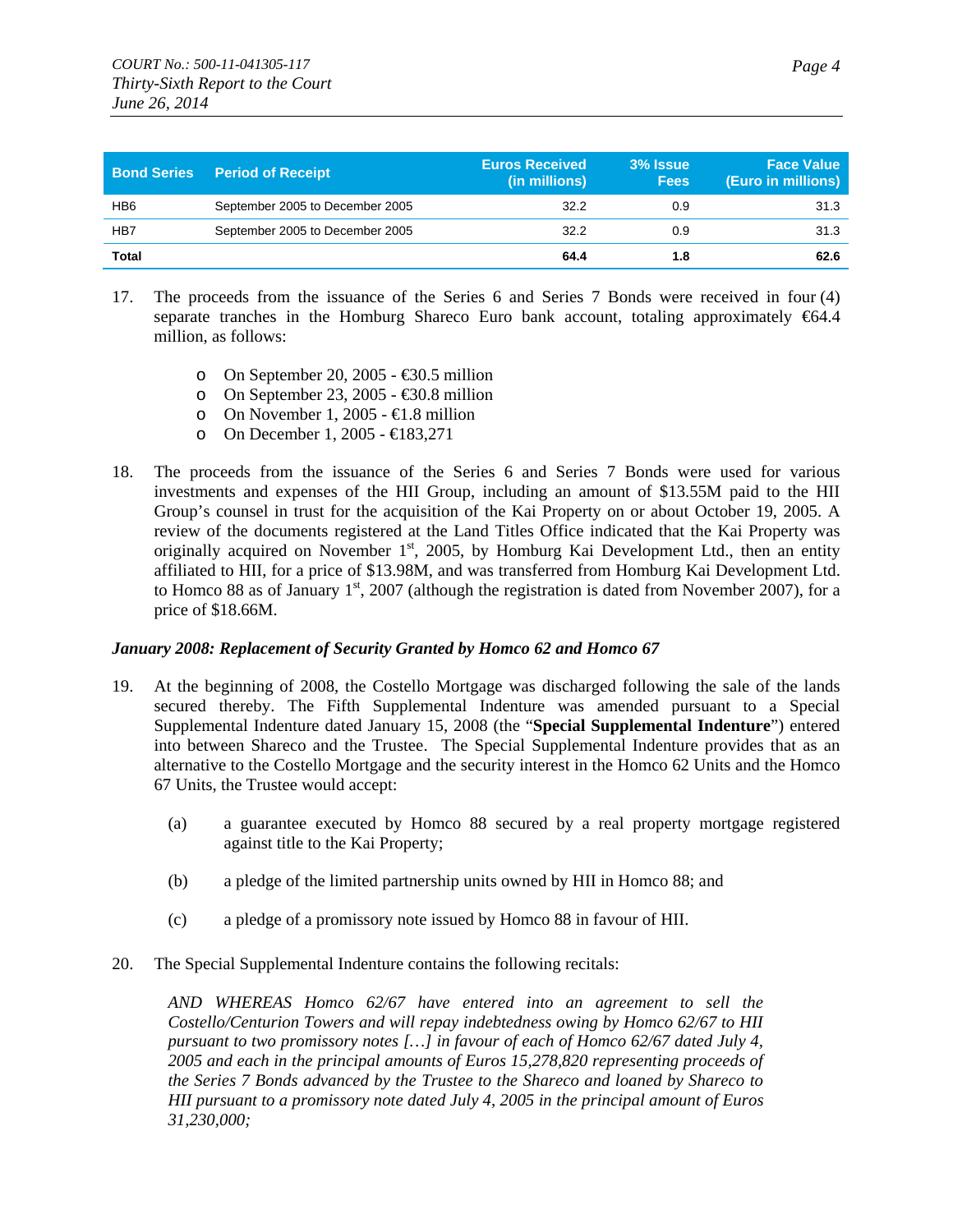*AND WHEREAS HII wishes to advance the proceeds of the repayment of the indebtedness of Homco 62/67 to Homco Realty Fund (88) Limited Partnership ("Homco 88") as a loan;* 

*AND WHEREAS Homco 88 intends to use the proceeds of the loan from HII to purchase and construct the proposed KAI Towers located at Calgary, Alberta, which according to appraisal information provided to the Trustee, will have a completed value of approximately \$231,050,000 CND;* 

*AND WHEREAS the Corporation wishes to replace the collateral security of the Costello Mortgage with the collateral security represented by a guarantee and a collateral mortgage (the "KAI Mortgage") in the principal amount of that amount of Canadian Dollars which is equivalent to Euros 31,230,000 from Homco 88 charging lands and premises known as the KAI Towers together with a pledge (the "Pledge Agreement") by HII of (i) a promissory note by Homco 88 in favour of HII in respect of the loan proceeds , and (ii) all units owned by HII in Homco 88 […]* 

21. Homco 88 executed a guarantee in favour of the Trustee on January 15, 2008, which guarantee was secured by a mortgage against the Kai Property (the "**Bond 7 Kai Mortgage**"). In essence, the Bond 7 Kai Mortgage was granted to the Bond 7 holders in replacement of the security they were holding since 2005 given the fact that the assets secured by said security were being sold and that the Series 7 Bonds were not being reimbursed.

#### *2008-2011: Development of the Kai Property*

- 22. Starting in 2008 and up and until the CCAA filing, Homco 88 undertook planning, development and construction of the Kai Property.
- 23. As at the date of the CCAA filing, a six-storey parkade had been constructed on the Kai Property, but all other construction work ceased shortly after the CCAA filing.
- 24. Homco 88, like many of the other HII Group entities, did not have a separate bank account and, as such, all investments and expenses incurred in connection with the Kai Property were paid by HII and recorded as intercompany advances from HII to Homco 88. Such advances were made out of HII operating accounts, the same in which, *inter alia*, the proceeds of the issuance of the different series of Bonds, including the Series 7 Bonds, were deposited, at least in part, from time to time.
- 25. As at the date of the CCAA filing, the total advances made by HII to Homco 88 in connection *inter alia* with the acquisition of the Kai Property and the planning, developement and construction work in connection with said property totalled more than \$80M. These advances remained owed by Homco 88 to HII as at the CCAA filing date.

## *Fall 2011 – Summer 2012: Construction Liens Registered Against the Kai Property and Claims Process under the CCAA*

26. A review of the searches of the registrations against the Kai Property reveal a number of builders' liens and, as part of the claims process conducted in the course of the CCAA proceedings, the Monitor received proofs of claim against Homco 88 from most of the registered lien claimants (the "**Lien Claims**"), including some for amounts lesser than the amounts of the registered liens and some others for which the quantum was reduced, as follows: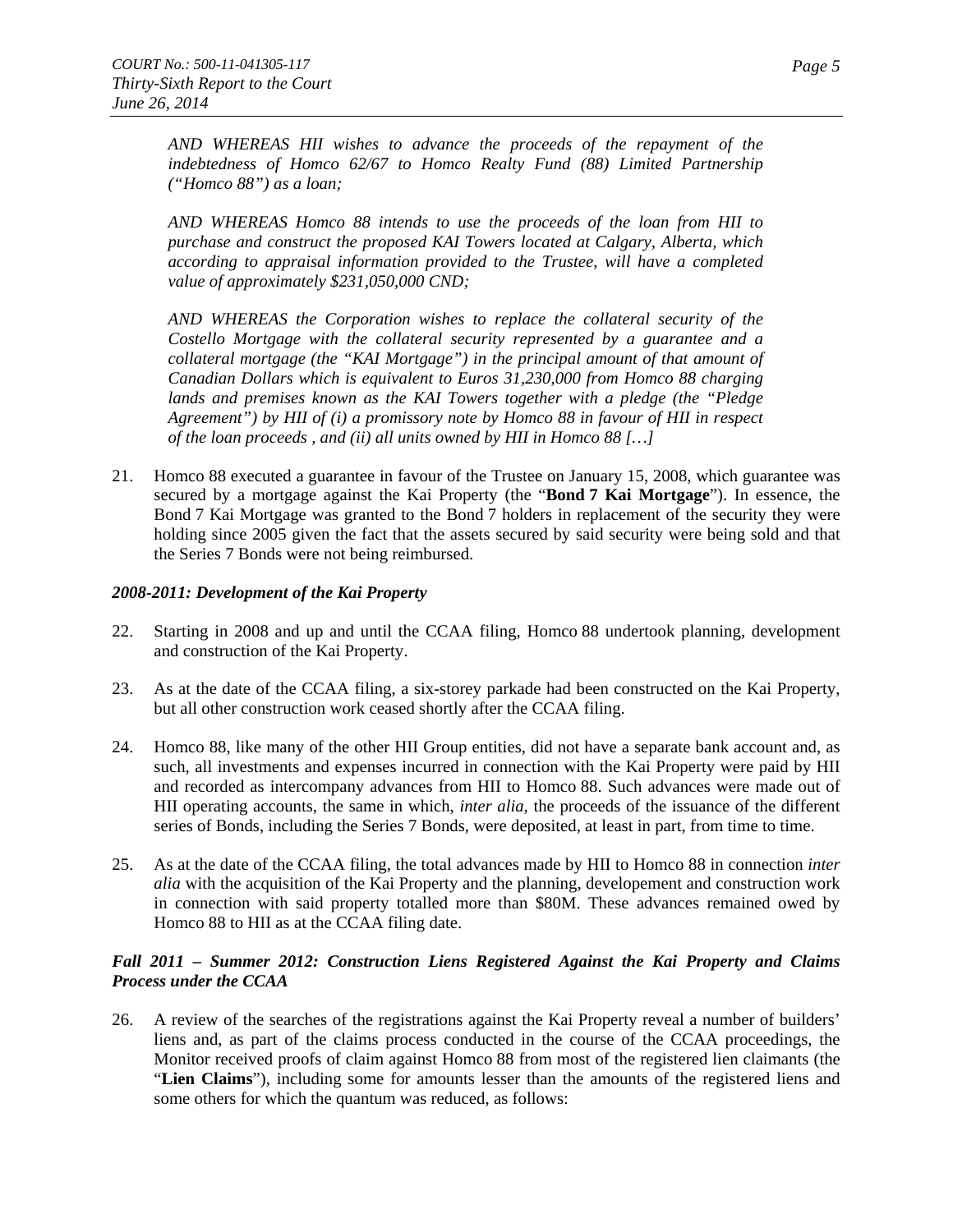| Instrument<br>Number | Registration<br>Date | Lienor                                            | Amount         | Proof of claim<br>filed?                                                                      |
|----------------------|----------------------|---------------------------------------------------|----------------|-----------------------------------------------------------------------------------------------|
| 111 230 196          | Sept 8, 2011         | <b>C&amp;T</b> Reinforcing<br>Steel Co. (Alberta) | \$1,072,888.00 | Yes,<br>\$1,072,888.00                                                                        |
| 111 242 915          | Sept 21, 2011        | Lafarge Canada Inc.                               | \$425,564.06   | Yes,<br>\$426,518.15                                                                          |
| 111 245 527          | Sept 23, 2011        | Norr Architects<br>Planners                       | \$172,741.52   | Yes,<br>\$182,887.61                                                                          |
| 111 251 174          | Sept 29, 2011        | Giusti Group Limited<br>Partnership               | \$904,023.67   | Yes,<br>904,023.67<br>(reduced to<br>\$722,898.67; no<br>appeal of the<br>Notice of revision) |
| 111 258 833          | Oct 7, 2011          | Morwest Crane &<br>Services Ltd.                  | \$112,944.58   | Yes,<br>\$133,990.65                                                                          |
| 111 259 163          | Oct 7, 2011          | <b>Curtis Engineering</b><br>Associates Ltd.      | \$19,084.25    | N <sub>o</sub>                                                                                |
| 111 282 444          | Oct 31, 2011         | Peter Ross AB Ltd.                                | \$117,136.27   | Yes,<br>\$90,556.09                                                                           |
| 111 289 658          | Nov 7, 2011          | <b>Dominion Protection</b><br>Services Ltd.       | \$73,413.90    | Yes,<br>\$84,203.90<br>(reduced to<br>\$73,413.90;<br>no appeal of the<br>Notice of revision) |
| 111 318 037          | Dec 6, 2011          | <b>Watts Mechanical</b><br>Services Ltd.          | \$58,388.01    | Yes,<br>\$58,388.00                                                                           |
| 121 111 382          | May 9, 2012          | Kai Construction<br>Corporation                   | \$1,502,053.87 | Yes,<br>742,069.66                                                                            |
|                      |                      | <b>TOTAL:</b>                                     | \$4,458,238.13 | \$3,503,610.73<br>(after the Notices<br>of Revision)                                          |

- 27. The Trustee, on behalf of the holders of the Series 7 Bonds, also filed a proof of claim against *inter alia* Homco 88, as did 1021867 Alberta Ltd. in its capacity as trustee to the Trustee. The Monitor considered these proofs of claim to be "duplicates" as ultimately having the same source of debt and beneficiaries.
- 28. The proof of claim was originally for an aggregate amount of \$45,882,601. The Monitor sent a Notice of Revision to reduce the aggregate amount of this claim to \$43,154,126, and the decision of the Monitor in this regard was confirmed by the judgment of the CCAA Court rendered on March 17, 2014, which has since become final. The claim filed on behalf of the holders of the Series 7 Bonds against Homco 88 is secured by the Bond 7 Kai Mortgage.
- 29. Also as part of the claims process of Homco 88, the Monitor received a proof of claim from HII in the amount of \$81,961,778 representing the advances made by HII to Homco 88 over the years in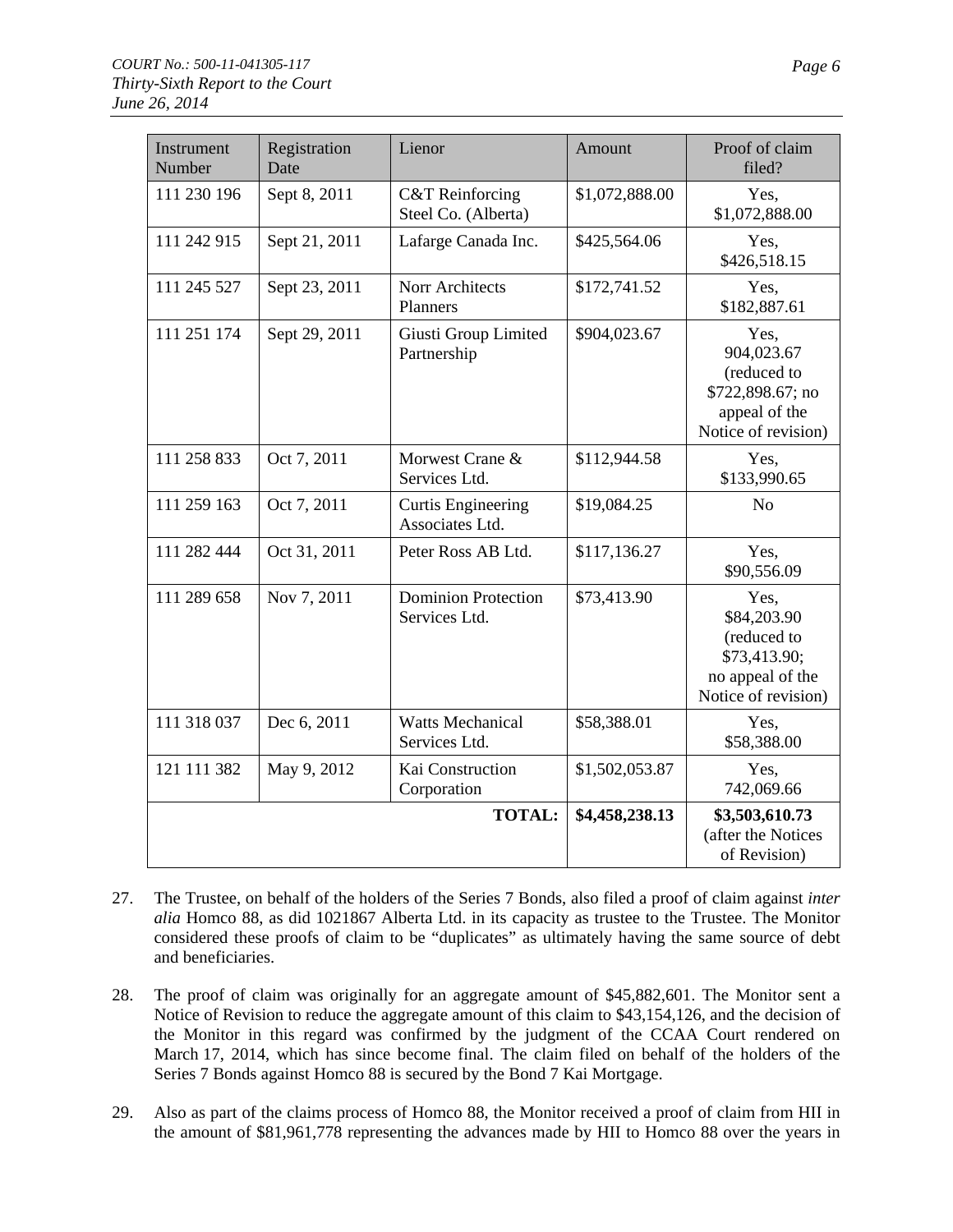connection with the acquisition of the Kai Property by Homco 88 and the planning, development and construction work in connection with said property.

## *December 2013: Sale of the Kai Property and ensuing Kai Proceedings*

- 30. On November 18, 2013, the CCAA Court authorized the sale of the Kai Property for \$30.0 million, pursuant to an Approval and Vesting Order. The closing of the sale occurred on December 19, 2013.
- 31. The Monitor subsequently filed with the CCAA Court a copy of the Monitor's Certificate in conformity with the terms of the Approval and Vesting Order, such that all "Encumbrances" on the Kai Property (other than "Permitted Encumbrances") have transferred to the "Net Proceeds" – as such terms are defined in the Approval and Vesting Order and after payment of HSBC and of HII (in respect of the HII Advance secured by a charge over the Kai Property) as authorized by said order – "*with the same priority as they had with respect to the KAI Property immediately prior to the sale, as if the KAI Property had not been sold and remained in the possession or control of the person having that possession or control immediately prior to the sale*".
- 32. The remaining Net Proceeds that are currently held in trust by the Monitor amount to approximately \$23M.
- 33. The Encumbrances that have been transferred on said Net Proceeds include the Bond 7 Kai Mortgage and the registered builders' liens relating to the Lien Claims (to the extent that same are found to be valid). The Kai Proceedings arise in order to determine the priority between said Encumbrances since the remaining Net Proceeds are insufficient to pay both the claim of the holders of the Series 7 Bonds secured by the Bond 7 Kai Mortgage and the Lien Claims.
- 34. Since the issue of the priority between the Bond 7 Kai Mortgage and the Lien Claims is to be determined under applicable Alberta law, the Monitor asked Alberta counsel to prepare an expert report on Alberta law regarding this issue of the priority.
- 35. If the Bond 7 Kai Mortgage is found to rank ahead of the Lien Claims, there will be no distribution available to the holders of said Lien Claims. For this reason, as previously indicated to the Court, the Monitor has yet, at this stage, to proceed to a review and analysis in order to determine the validity of the registered builders' liens in connection with the Lien Claims, as such determination could be moot. This review and analysis would only be performed by the Monitor in the event that it is found that the Lien Claims rank ahead of the Bond 7 Kai Mortgage.

## *Interim Distribution of a portion of the remaining Net Proceeds to the holders of the Series 7 Bonds*

- 36. On June 20, 2014, the Court rendered an order authorizing an interim distribution of a portion of the remaining Net Proceeds to the holders of the Series 7 Bonds.
- 37. The amount of the authorized interim distribution is \$16,819,846 and contemplates (i) a reserve of \$4,403,369 for the Lien Claims (representing the aggregate amount of the proofs of claim filed by the lien claimant, namely \$3,503,611 as shown in the table above, plus 25%) and (ii) a reserve of \$2M representing the estimated portion of the advances made by HII to the Trustee pursuant to the Funding Order that is expected to be assumed by the holders of the Series 7 Bonds and deducted from their aggregate recovery from the HII Parties.
- 38. This interim distribution is expected to be completed by the Monitor prior to July 10, 2014.